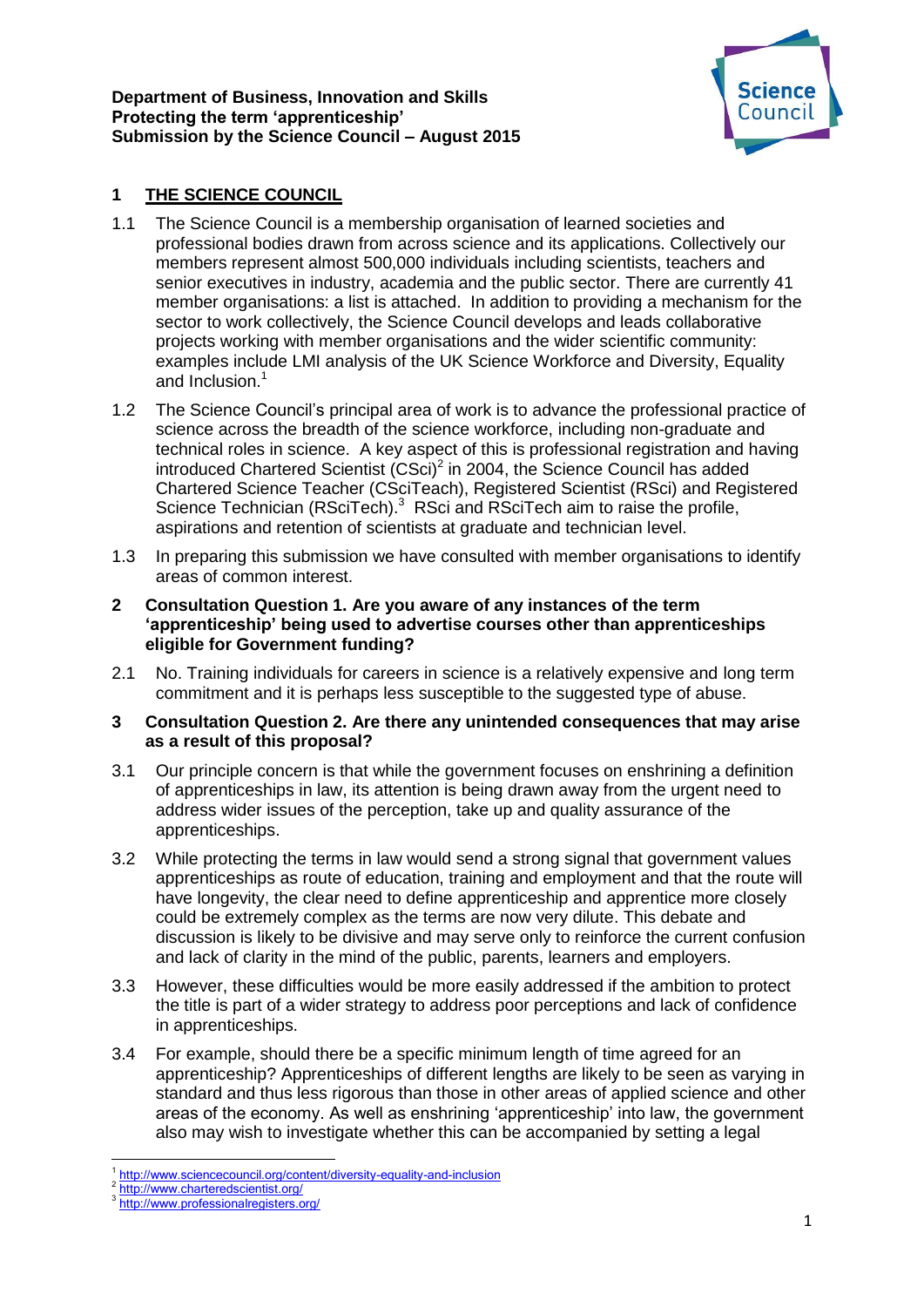minimum length of time for a government-funded apprenticeship. This must be done in discussions with the relevant stakeholders, professional bodies included.

## **4 Question 3: If 'yes' please provide detail of what unintended consequences there may be?**

- 4.1 An attempt to define apprentice and apprenticeship in a way that captures the current dilution of provision would have the effect of casting in stone the confusion and lack of clarity that currently exists and is part of the underlying problem. We are confused by the implications of the consultation that apprenticeships that are employer led and funded (i.e. without statutory support) would not be covered by the definition.<sup>4</sup> This is likely to perpetuate confusion, especially if an employer offered both statutory apprenticeship and non-statutory apprenticeships. The clear way to overcome this is to define the term apprenticeship on the basis of quality criteria and not funder.
- 4.2 As science becomes more complex and inter-disciplinary and applied in all sectors of the economy, high-quality, work-related vocational routes into science must to be developed to ensure that the UK has the higher-level technical and practical skills needed for the modern science and technology based economy. Yet one of the most urgent issues for the UK STEM employment sectors is the lack of skills at technician level. Demand for workers across the UK economy with science qualifications is high, particularly for those with practical and technical skills.<sup>5</sup> To meet anticipated skills demands across the knowledge and science-based sectors it is vital that the UK rebalances its STEM education priorities towards developing non-graduate pathways, and in particular to developing a highly skilled technician workforce.<sup>6</sup> Apprenticeships at level 3-5 are part of the solution to this skills shortage but in science there is no evidence that the current schemes have taken root.
- 4.3 To be attractive to employers and aspirational for young people, apprenticeships must lead to a clear and identifiable achievement at completion. This should go beyond a job with a particular employer, to entry into a recognisable occupation or a profession that would also give status and mobility to the completing apprentice. This is a key aspect of the German system and one that would be well worth emulating in the UK. Many current UK apprenticeship schemes remain sector and employer specific, posing issues around consistency and equivalence, which are potential barriers to transferability and mobility: this could be overcome by embedding a direct link to professional registration where possible.
- 4.4 The Science Council and several member organisations have been working closely with the Life Sciences & Industrial Sciences Trailblazer, which has developed the standard for Laboratory Technician and Science Manufacturing Technician and are being designed to be recognised for entry to the professional award of Registered Science Technician. Such an approach also delivers longevity and resilience in skills planning. When the Trailblazer scheme concludes in 2017, professional bodies in science are in a position to ensure apprenticeship standards in science remain relevant. They are independent and have a well-established track record for providing a link to professional standards. Professional body approval of training provision will also help employers identify quality.
- 4.5 Whether an apprenticeship is valued as a first step on a pathway to higher levels is as important as the need for it to be a recognised and respected step into the profession. However, the Skills Funding Agency, for example, promotes apprenticeships as a route for entry level roles in a variety of sectors where progression is unclear. For example the qualifications map and progression from the role is unclear for a search engine optimisation assistant. We would suggest that such opportunities would be better described as trainee search engine optimisation assistant.

**<sup>.</sup>** <sup>4</sup> Executive Summary point 7

<sup>5</sup> [http://www.sciencecouncil.org/sites/default/files/UK\\_Science\\_Workforce\\_FinalReport\\_TBR\\_2011.pdf](http://www.sciencecouncil.org/sites/default/files/UK_Science_Workforce_FinalReport_TBR_2011.pdf)

<sup>6</sup> <http://www.smf.co.uk/wp-content/uploads/2013/03/Publication-In-The-Balance-The-STEM-human-capital-crunch.pdf>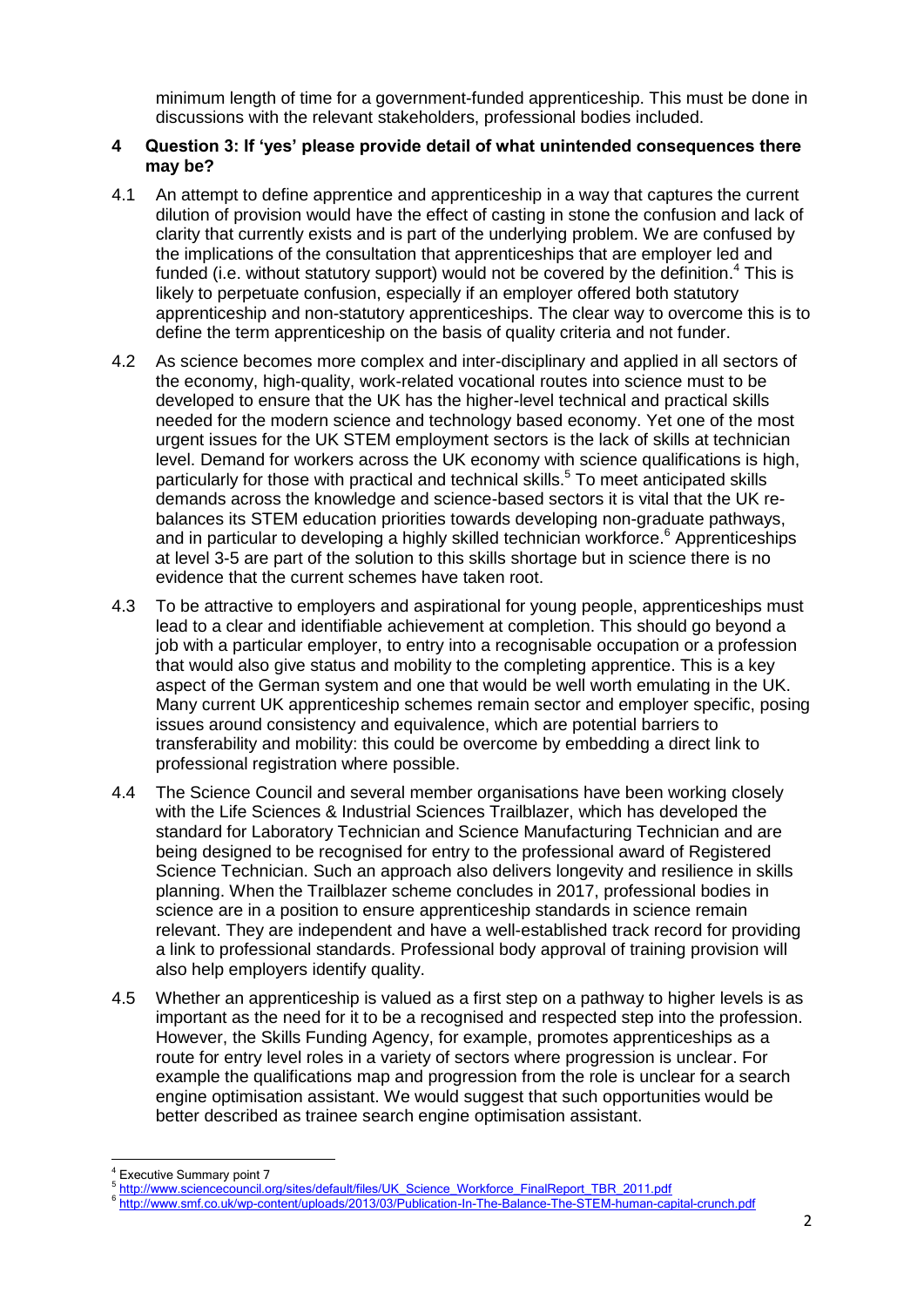- 4.6 We understand that the lack of take up of apprenticeships by employers is also driven by concerns about the quality of the current 'brand' of apprenticeship and inhibited by the lack of availability of appropriate vocational and practical qualifications, and employers' lack of confidence in these qualifications. It remains much easier for science-based employers to recruit into technician-level roles graduates with qualifications that they recognise and understand but where the learner has taken on the costs of their education. This in turn fuels concerns about the validity and value of some science qualifications particularly for those who achieve lower grades in STEM and does not help to develop understanding of non-graduate routes to science careers.
- 4.7 Historically, the term apprenticeship was applied to describe a model of work-place learning that combined practical skills development, experience, class-room learning and qualifications. It involved a formal arrangement with an employer and was aligned very directly with entry into a particular occupation or profession. Since 1994 this concept has been progressively diluted, mainly by government but also by training providers and some employers. As used by government, the term now covers a multiplicity of work-placed learning schemes from level 2 to level 6 or even 7 with the growth of 'degree/graduate apprenticeships' and even now 'research apprenticeships'. For the most part apprenticeship opportunities are promoted for jobs rather than occupations. This has caused confusion and loss of confidence in the brand particularly amongst employers and parents, and lack of aspiration for young people.
- 4.8 For many the term 'apprenticeship' has become now a generic term for non-university based continued learning and training. The Science Council recognises that the UK has an acute youth unemployment and skills crisis as well as a need to develop nongraduate training and education but the tendency to perceive the choice as simply 'graduate' or 'apprentice' routes is unhelpful.
- 4.9 For global science and technology-based businesses this lack of clarity is also a concern as they need to benchmark training and skills levels across different jurisdictions. The increasing use of the term 'graduate apprenticeship' contributes to a perception that 'proper' apprenticeships, particularly in science occupations, are for those who believe they have the capacity and capability to study for a degree. But in Germany, for example, the average vocational/education/training apprenticeship would last between 2 and 3.5 years. A young person may perceive that signing up for a full graduate apprenticeship route could be for as long as 6 or 7 years.
- 4.10 Government is in a position to lead by example and to re-focus the use of the term apprentice for its own schemes so that the definition returns to its occupational and professional roots, and other language and terminology is developed to describe alternative practical, work-related and vocational training pathways.
- 4.11 The Science Council position is that strong quality control arrangements as advocated by the Richard Review would be more effective in re-branding apprenticeships than any statutory measure employed to protect the use of the title. For the foreseeable future government funding and other incentives are likely to be key drivers for employers in developing apprenticeships and other training opportunities as appropriate for the skills needs of each sector. These tools can be used to effectively endorse provision.

#### **5 Do you have any other comments that might aid the consultation process as a whole?**

- 5.1 The Science Council calls on the government to position statutory protection of apprenticeship and apprentice titles within a wider programme and to work partnership employers, professional bodies, training providers, schools, further education colleges and qualification bodies that will:
	- ensure the brand is associated with high-quality education and training that leads to an occupational or professional qualification;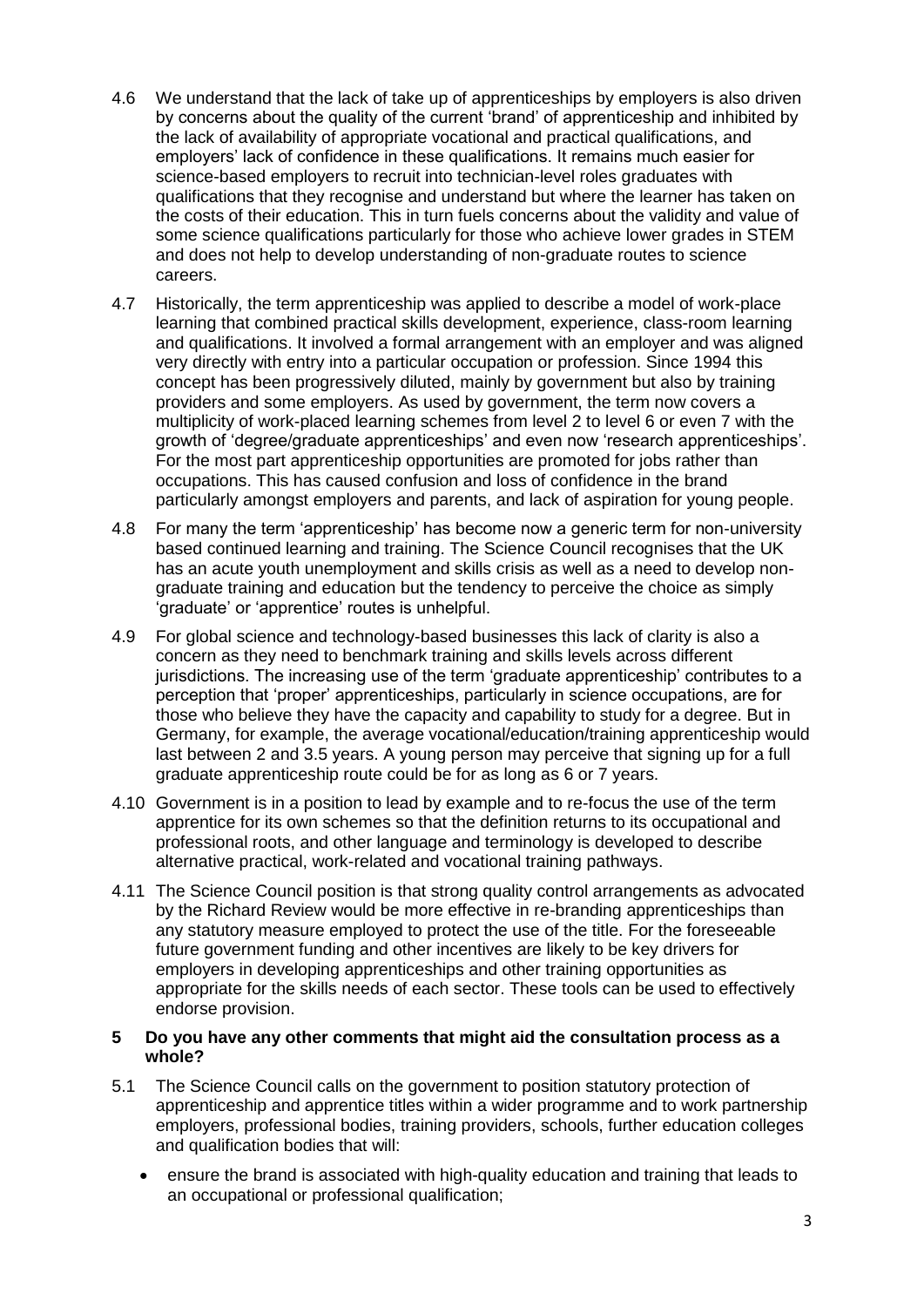- ensure that apprenticeship standards are linked to professional registration requirements in sectors where they exist, such as science and engineering
- ensure that learners gain transferable skills to underpin their future careers as well as develop and maintain the professional standards sought by employers.
- tackle the inconsistencies regarding the minimum length of time for apprenticeships. This is a key concern for science apprenticeships and one the Science Council has recently highlighted.
- support careers IAG, through investing to promote high-quality apprenticeship opportunities and accompanying career pathways more widely, with better information and advice given to young people about apprenticeships as a meaningful and valued pathway into higher education and into a science career.
- create opportunities for a wider range of employers to engage in the Trailblazer schemes and its potential successor. The longevity of the scheme will be greatly determined by the level of engagement by employers of all sizes and from across a wide range of industry and employment sectors. Abolishing employers' National Insurance contributions for apprentices under 25 may also encourage employers to take on more apprentices.